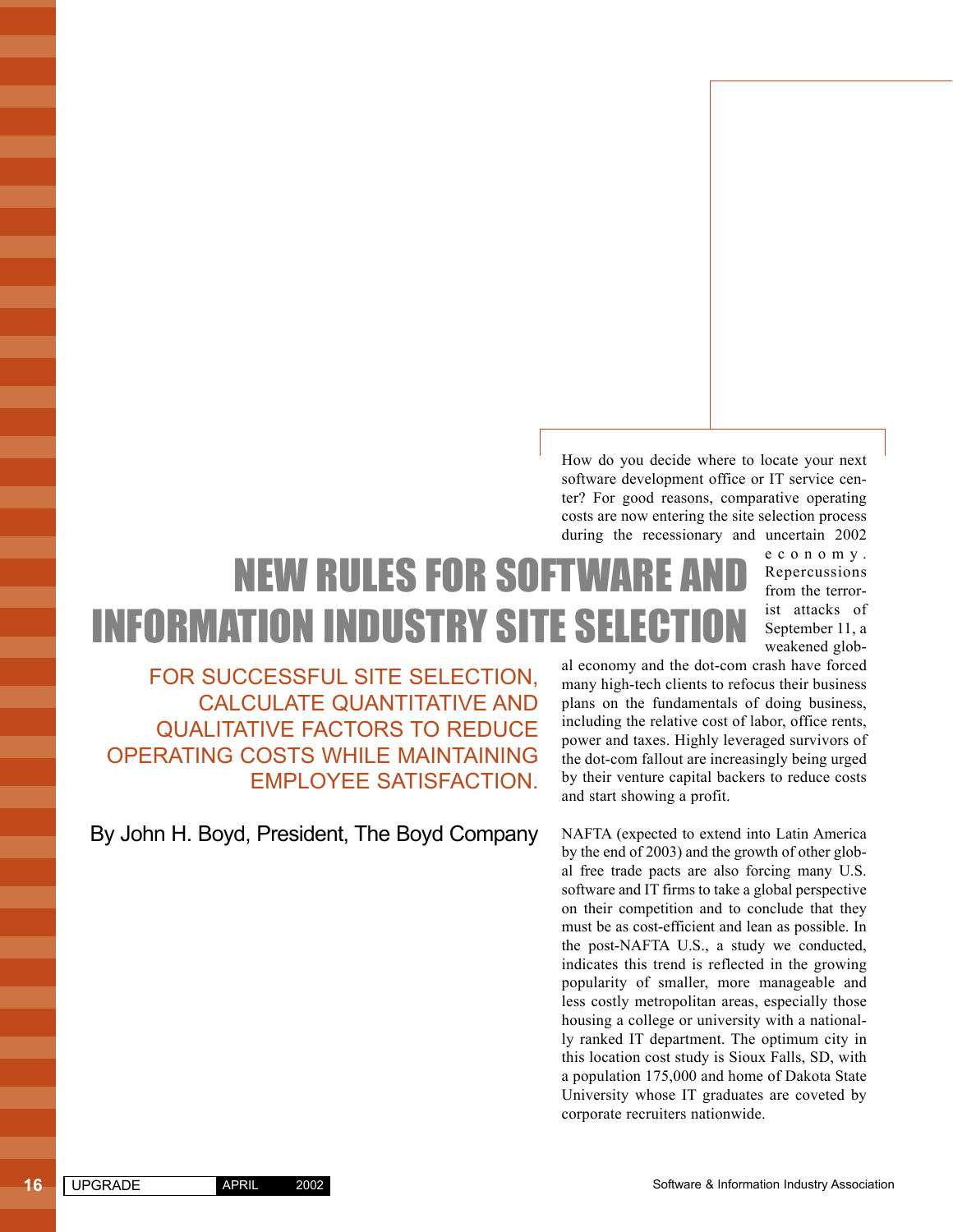**TOTAL ANNUAL OPERATING COST RANKINGS**

## "In Europe, lower cost locations such as Spain, Ireland and the Tagus Valley in Portugal are emerging as preferred sites"

We predict the adoption of a more cost-conscious approach to site selection by even the large, cashrich software players such as Microsoft, Oracle, Cisco and others. Wall Street's prodding of these so-called "growth" stocks to start paying shareholder dividends would be a contributing factor here and will likely color their investment decisions in new plant and equipment and future operating site decisions.

## **SITE SELECTION BY THE NUMBERS**

The recent Boyd study compares the cost of operating a representative software development center in 36 different U.S. cities. The study analyzes major geographically-variable operating costs that are most pivotal to a corporation's decision where to locate or expand their information technology offices. Such costs include labor (including workers with advanced degrees in software engineering and other information science fields), Class-A office lease rates, utilities, corporate travel and other business operating costs.

| <b>High-Technology</b><br><b>Location</b> | <b>Total Annual</b><br><b>Operating Cost</b> |
|-------------------------------------------|----------------------------------------------|
|                                           |                                              |
| San Jose, CA                              | \$12,473,118                                 |
| Boston, MA                                | \$11,746,411                                 |
| Fairfield County, CT                      | \$11,594,129                                 |
| Princeton, NJ                             | \$11,414,895                                 |
| Orange County, CA                         | \$11,306,118                                 |
| Santa Barbara, CA                         | \$11,093,369                                 |
| Fairfax County, VA                        | \$11,079,471                                 |
| San Diego, CA                             | \$10,970,852                                 |
| Philadelphia, PA                          | \$10,935,440                                 |
| Sacramento, CA                            | \$10,893,686                                 |
| Wilmington, DE                            | \$10,707,756                                 |
| Denver, CO                                | \$10,660,297                                 |
| Houston, TX                               | \$10,643,942                                 |
| Dallas, TX                                | \$10,549,946                                 |
| Rochester, NY                             | \$10,537,581                                 |
| Riverside/San Bernardino, CA              | \$10,529,087                                 |
| St. Louis, MO                             | \$10,508,171                                 |
| Las Vegas, NV                             | \$10,466,987                                 |
| Reno/Sparks, NV                           | \$10,418,507                                 |
| Minneapolis/St. Paul, MN                  | \$10,369,476                                 |
| Ann Arbor, MI                             | \$10,325,913                                 |
| Atlanta, GA                               | \$10,290,527                                 |
| <b>Broward County, FL</b>                 | \$10,268,260                                 |
| Columbus, OH                              | \$10,239,873                                 |
| Phoenix, AZ                               | \$10,128,118                                 |
| Austin, TX                                | \$10,127,723                                 |
| Provo, UT                                 | \$10,036,440                                 |
| Raleigh/Durham, NC                        | \$10,016,697                                 |
| Colorado Springs, CO                      | \$9,870,154                                  |
| Salt Lake City, UT                        | 9,849,983<br>$\frac{1}{2}$                   |
| Tucson, AZ                                | $\frac{1}{2}$<br>9,828,799                   |
| Madison, WI                               | 9,764,811<br>$\frac{1}{2}$                   |
| Tampa, FL                                 | \$<br>9,654,055                              |
| Albuquerque, NM                           | 9,457,349<br>$\frac{1}{2}$                   |
| Melbourne/Titusville, FL                  | \$9,281,457                                  |
| Sioux Falls, SD                           | 8,841,143<br>$\mathsf{S}$                    |
|                                           |                                              |

*NOTES: Includes all major geographically-variable operating costs for a typical 125-worker software development center. Cost differentials reflect a first-quarter 2002 time frame. Source: The Boyd Company, Inc., Princeton, NJ*

APRIL 2002 UPGRADE **17**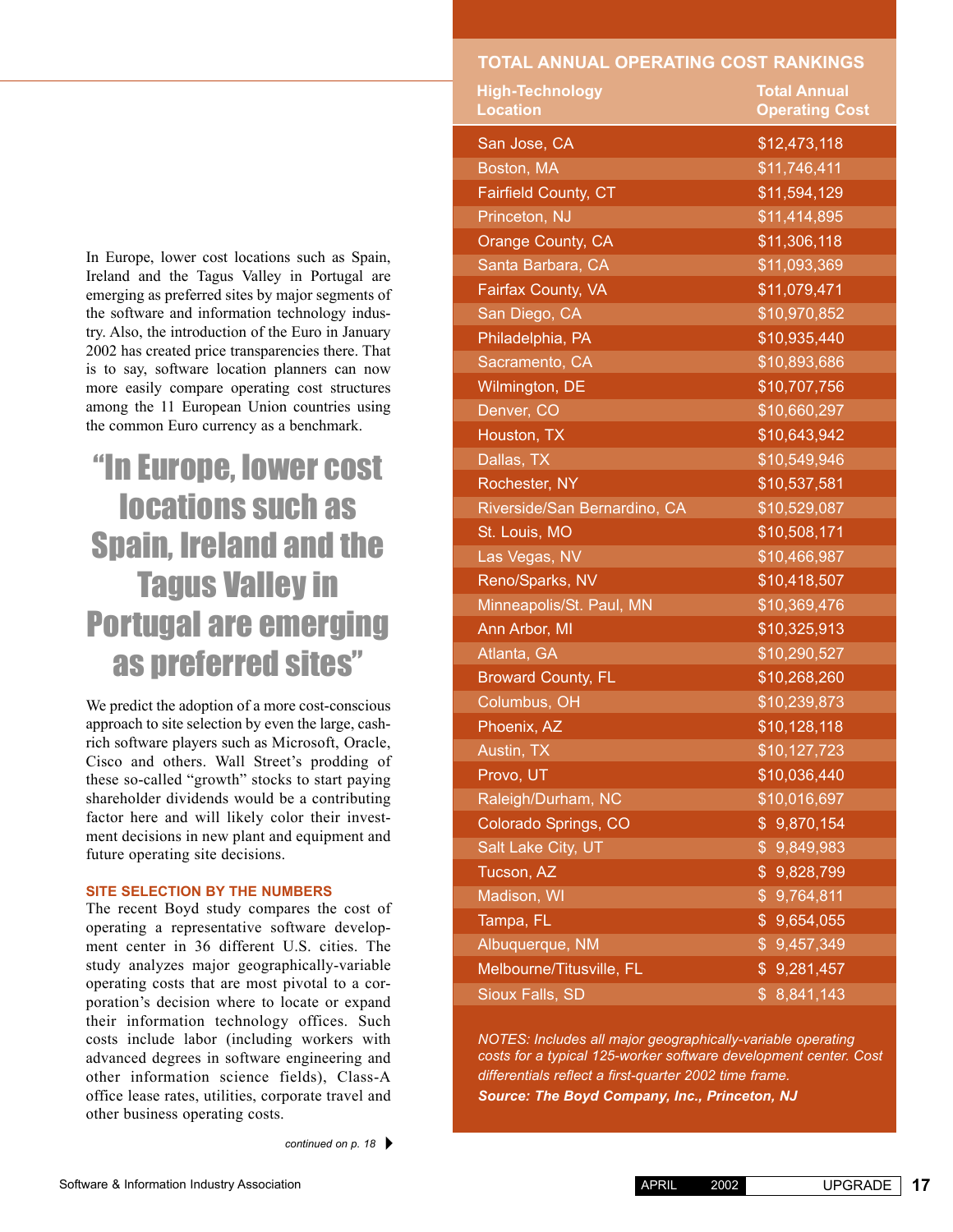## **COMPARATIVE ANNUAL OPERATING COST ITEMIZATION**

|                                                                        | San Jose<br><b>Metro Area</b> | <b>Boston</b><br>Metro Area | <b>Princeton</b><br><b>Metro Area</b> |
|------------------------------------------------------------------------|-------------------------------|-----------------------------|---------------------------------------|
| <b>Labor Costs</b><br><b>Weighted Average Monthly Earnings</b>         | \$4,893                       | \$4,597                     | \$4,641                               |
| <b>Annual Base Payroll Costs</b>                                       | \$7,339,500                   | \$6,895,500                 | \$6,961,500                           |
| Fringe Benefits                                                        | \$2,201,850                   | \$2,068,650                 | \$2.088.450                           |
| <b>Total Annual Labor Costs</b>                                        | \$9,541,350                   | \$8,964,150                 | \$9,049,950                           |
| <b>Electric Power Costs</b>                                            | \$53,244                      | \$57,360                    | \$50,880                              |
| <b>Office Rent Costs</b>                                               | \$1,645,000                   | \$1,400,000                 | \$1,085,000                           |
| <b>Equipment Amortization Costs</b>                                    | \$895,500                     | \$895,500                   | \$895,500                             |
| <b>Heating &amp; Air Conditioning Costs</b>                            | \$35,134                      | \$75,395                    | \$67,387                              |
| <b>Corporate Travel Costs</b>                                          | \$302,890                     | \$354,006                   | \$266,178                             |
| <b>Total Annual Geographically-</b><br><b>Variable Operating Costs</b> | \$12,473,118                  | \$11,746,411                | \$11,414,895                          |

#### *NOTES:*

ţ

*Includes all major geographically-variable operating costs for a typical 125-worker software development center. Cost differentials reflect a first-quarter 2002 time frame.*

*Source: The Boyd Company, Inc., Princeton, NJ*

"Among the 36 U.S. high-tech locations surveyed by Boyd, San Jose, CA is the most expensive at \$12.4 million in total operating costs per year…least costly site is Sioux Falls, SD."

The 36 U.S. cities analyzed in our study are those which house large concentrations of corporate and entrepreneurial start-up information technology investment. Total annual operating costs in the study are scaled to a hypothetical software center occupying 35,000 square feet of Class-A office space and employing 125 workers with key IT job titles such as:

- Software Engineer I, II, & III
- Project Lead, Software Engineer
- Software Engineering Manager
- Technical Support Analyst I, II, & III
- Programmer I, II, & III
- Database Analyst I, II, & III
- Hardware Engineer I, II, &III
- LAN Support I, II, & III
- Computer Operator I, II, & III
- Telecommunications Engineer I, II, & III
- Web Design I, II, & III
- Administrative Assistant
- Executive Secretary

Among the 36 U.S. high-tech locations surveyed, San Jose, CA is the most expensive at \$12.4 million in total operating costs per year. The least costly site is Sioux Falls, SD,